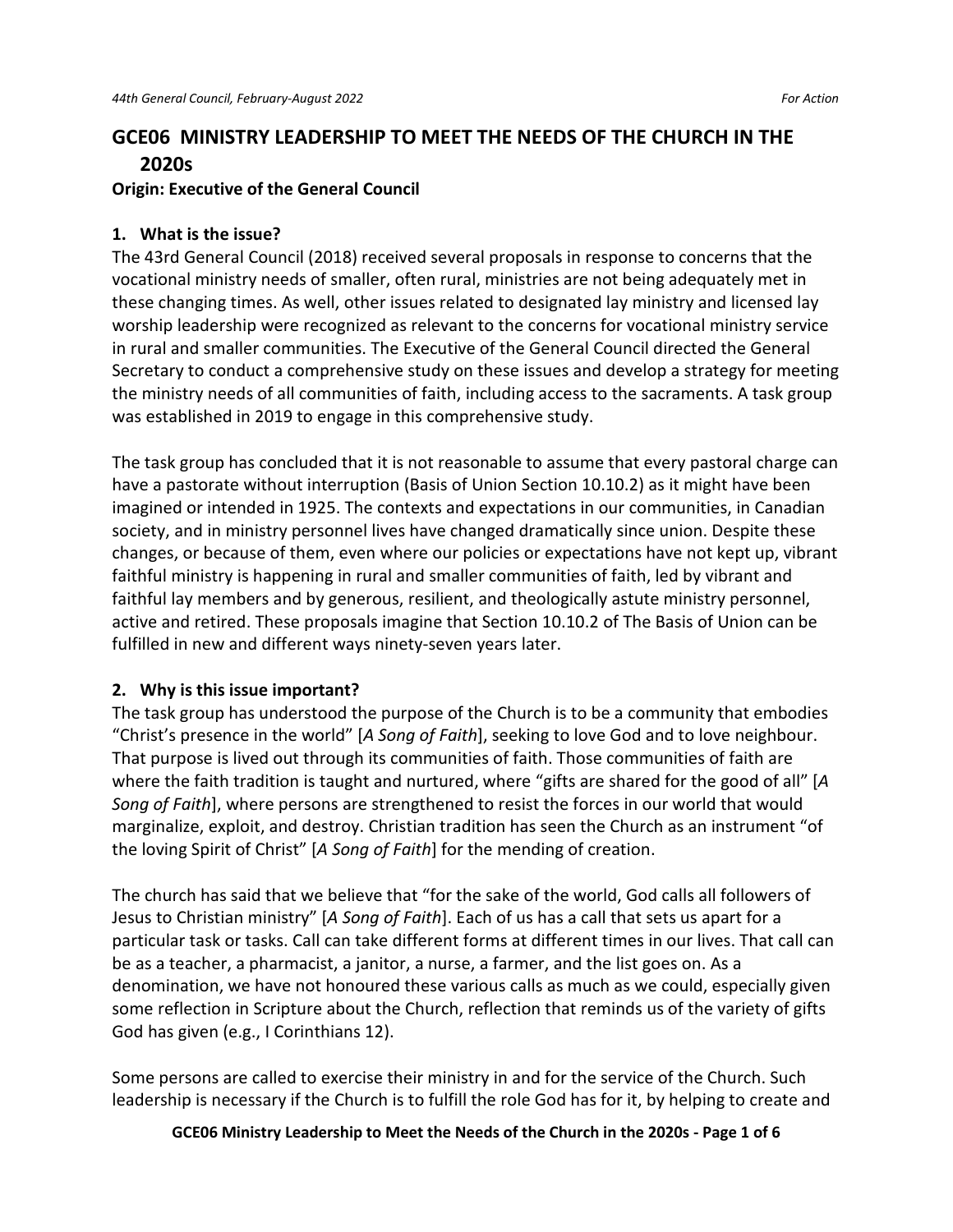#### *44th General Council, February-August 2022 For Action*

nurture the community that teaches, comforts, confronts, serves, and witnesses to the wider world concerning God's creating, redeeming, and abiding love. In the community of faith, some leadership is volunteer, involved in its educational, outreach, and governance activities, and accountable to the community of faith. Some leadership is paid and accountable to the denomination. It focusses on equipping the saints for their ministry in the world.

Designated lay ministry was established by the 37th General Council in 2000 as a continued evolution of lay ministry. It was expected that it would meet the localized needs of smaller rural congregations, thus site-specific and time limited. In practice, however, it opened vocational ministry to a significant cohort of called, faithful leadership that had previously felt that they had no access to vocational ministry, effectively establishing a third stream of paid accountable ministry largely indistinguishable in call and function from ordered ministry. Most designated lay ministers describe a lifelong call to vocational ministry in the whole of the church.

The church has been more than willing to bend the definitions and limitations of designated lay ministry to call up and appoint designated lay ministers into traditional pastoral ministry roles. Remit Six authorized by the 42nd General Council, however, rejected the inclusion of designated lay ministry as a stream into the Order of Ministry. The task group and GCE have had to honour this decision of the church. This has left designated lay ministry in a sort of limbo. Designated Lay Ministers are drawn on to fulfill all the functions of ministry in pastoral charges and in serving the wider church but are not granted the same status as ordered ministers.

The designated lay ministry educational pathway/pedagogy is not dissimilar to that of other theological programs that integrate academic study and practice of ministry (for example, the Centre for Christian Studies and the summer distance program at the Atlantic School of Theology). The task group concludes that there is a role for the original conception of designated lay ministry (from the 37th General Council) while noting there are educational avenues of theological formation for ordered ministry that were not as accessible in 2000. The task group also heard that the designated lay ministry program was not accessible for some lay people who wish to offer trained ministry in their home communities of faith (often rural and/or smaller communities of faith). These realities led the task group to recommend refocusing the Designated Lay Ministry program on the original intention to prepare paid accountable lay leaders for ministry in their home community of faith.

The task group and the GCE recognize the long and faithful ministry that current designated lay ministers offer to the church, in all councils of the church, and thus propose to the 44th General Council that the church develop pathways that recognize the experience, service, and commitment of individuals currently serving as designated lay ministers, in meeting the criteria for Testamur and, thus, eligibility to be commissioned or ordained. These pathways to ordination or commissioning will be optional for current designated lay ministers.

#### **GCE06 Ministry Leadership to Meet the Needs of the Church in the 2020s - Page 2 of 6**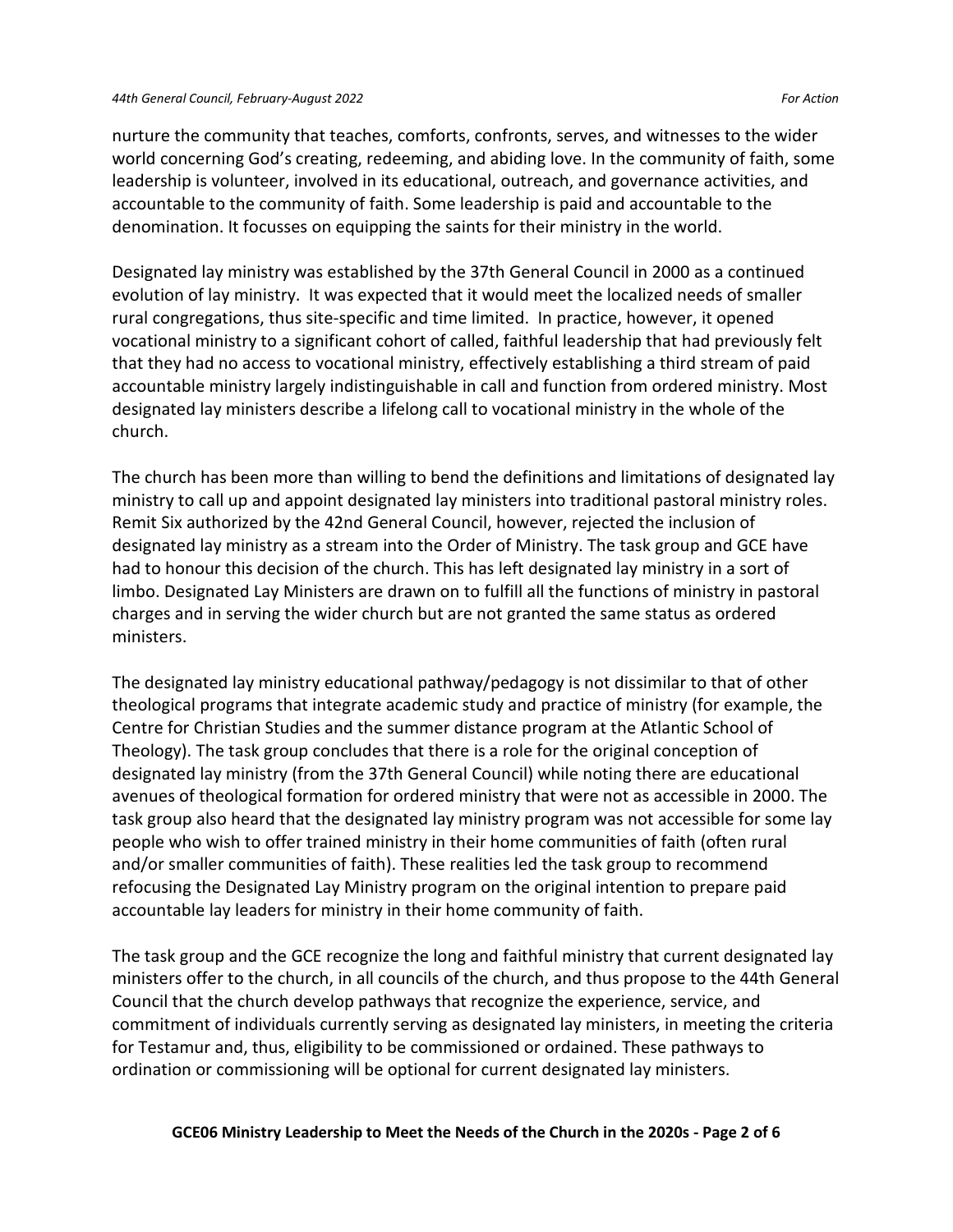The full report of the task group may be foun[d here.](https://unitedchurch.sharepoint.com/:w:/s/UnitedChurchCommons/ETb1RJMTkIBOv6M-FNfhqB0BykRk1YRo3t8YFDkUgeB6hQ?e=Jv8kP3)

### **3. How does this proposal help us to live into our church's commitments on equity?**

The task group met from December 2019 through July 2021 and consulted with approximately 350 people from all regional councils:

- lay leaders of congregations without ministry personnel for extended periods of time (two consultations with members identified by regional council ministers);
- designated lay ministers (two consultations self-selected from an open invitation plus a survey [128 responses to the survey]);
- diaconal ministers (with experience in rural and urban communities of faith identified by regional council pastoral relations ministers);
- ordained ministers (with experience in rural and urban communities of faith identified by regional council pastoral relations ministers);
- staff of field-based theological education programs (Atlantic School of Theology summer distance program for ordination; Centre for Christian Studies for diaconal ministry; program for designated lay ministry at St. Andrew's College);
- community development capacity coordinators, regional pastoral relations and community of faith support ministers;
- Indigenous Ministries and Justice and Indigenous Office of Vocation staff;
- Christine Jerrett, Network and New Ministries Animator, General Council Office;
- Éric Hébert-Daly, Ministères en français.

# **4. How might the General Council respond to the issue?**

\*note: It is suggested that the General Council consider Section A and Section B separately.

# **The Executive of the General Council proposes that the 44th General Council could:**

# **A. Better Supporting Rural and Smaller Communities of Faith**

- *1. Lay-led Communities of Faith*
	- a) affirm the importance and value of "lay-led congregations" (a descriptive term, not a formal "class", loosely describing a congregation without called or appointed ministry personnel for more than a year) continuing to be linked to the denomination and supported in governance by a regional council appointed pastoral charge supervisor;
	- b) affirm the role of the regional councils in assisting communities of faith in determining appropriate governance and decision-making practices and necessary oversight of any person paid for services (custodial, administrative, ministry, etc).
- *2. Licensed Lay Worship Leaders*
	- a) reaffirm that licensed lay worship leaders continue to be limited to worship leadership on an occasional basis, "occasional" determined by the regional council;

#### **GCE06 Ministry Leadership to Meet the Needs of the Church in the 2020s - Page 3 of 6**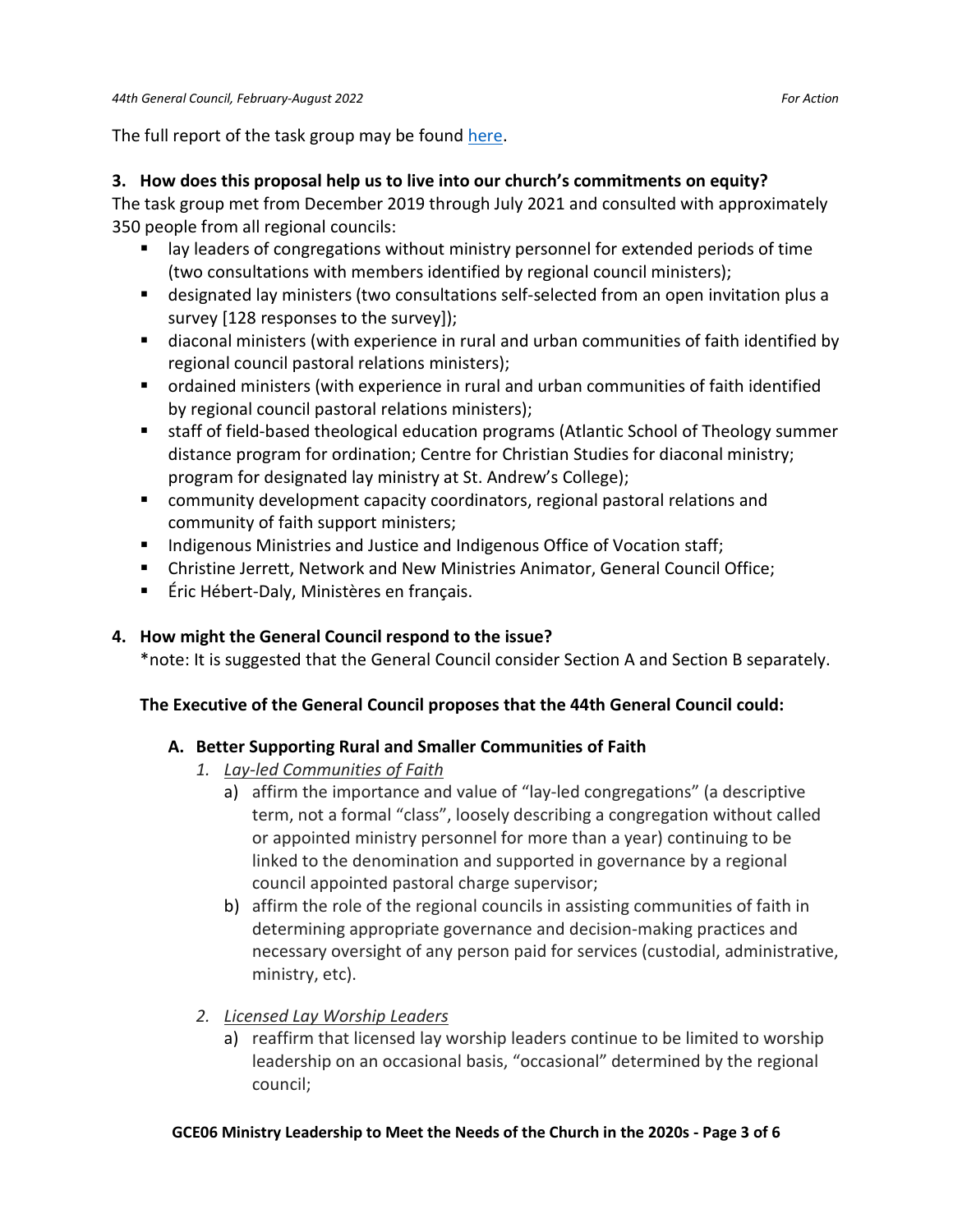- b) revise the policy with respect to Licensed Lay Worship Leaders to require that where the community of faith requires a larger scope of service, or more than "occasional" leadership, than is within the scope of a licensed lay worship leader, the regional council work with the community of faith to develop either a collaborative ministry or a congregational designated ministry role with its attendant accountabilities and ensure adequate training and oversight of congregational designated ministry.
- *3. Congregational Designated Ministry*
	- a) revise the policy with respect to congregational designated ministers to require that
		- i. if a congregational designated ministry position includes worship leadership the congregational designated minister must successfully complete the licensed lay worship leadership program of that regional council, or an equivalency determined by the regional council, and be a full member of The United Church of Canada;
		- ii. if the congregational designated minister is the primary individual leading worship, then they must be a full member of The United Church of Canada;
		- iii. revise Section I.1.11.4 d) of The Manual to delete the requirement that there be a ministry personnel appointed or called to the community of faith and replace it with the requirement that the regional council ensure that there is adequate and appropriate support and oversight of the ministry.

# *4. Pastoral Charge Supervisors*

- a) affirm the importance of the role of pastoral charge supervisors to nurture the connexion with and support of the United Church with churches that do not have appointed or called ministry personnel;
- b) direct the General Secretary, with the regional councils, to consider how the role of paid pastoral charge supervisors may support the development and evolution of collaborative ministries.
- *5. Technology*
	- a) encourage regional councils to give priority to and encourage leveraging technology to support communities of faith in the provision of worship and pastoral care and for supporting oversight, supervision, and governance.
- **B. Designated Lay Ministry -** in light of the rejection of the One Order of Ministry remit proposal in 2018:
	- *1. For Current Designated Lay Ministers*
		- a) direct the General Secretary, in consultation with Designated Lay Ministers, to develop a proposal to enable current recognized Designated Lay Ministers to meet the Testamur requirements for ordering (commissioning or

# **GCE06 Ministry Leadership to Meet the Needs of the Church in the 2020s - Page 4 of 6**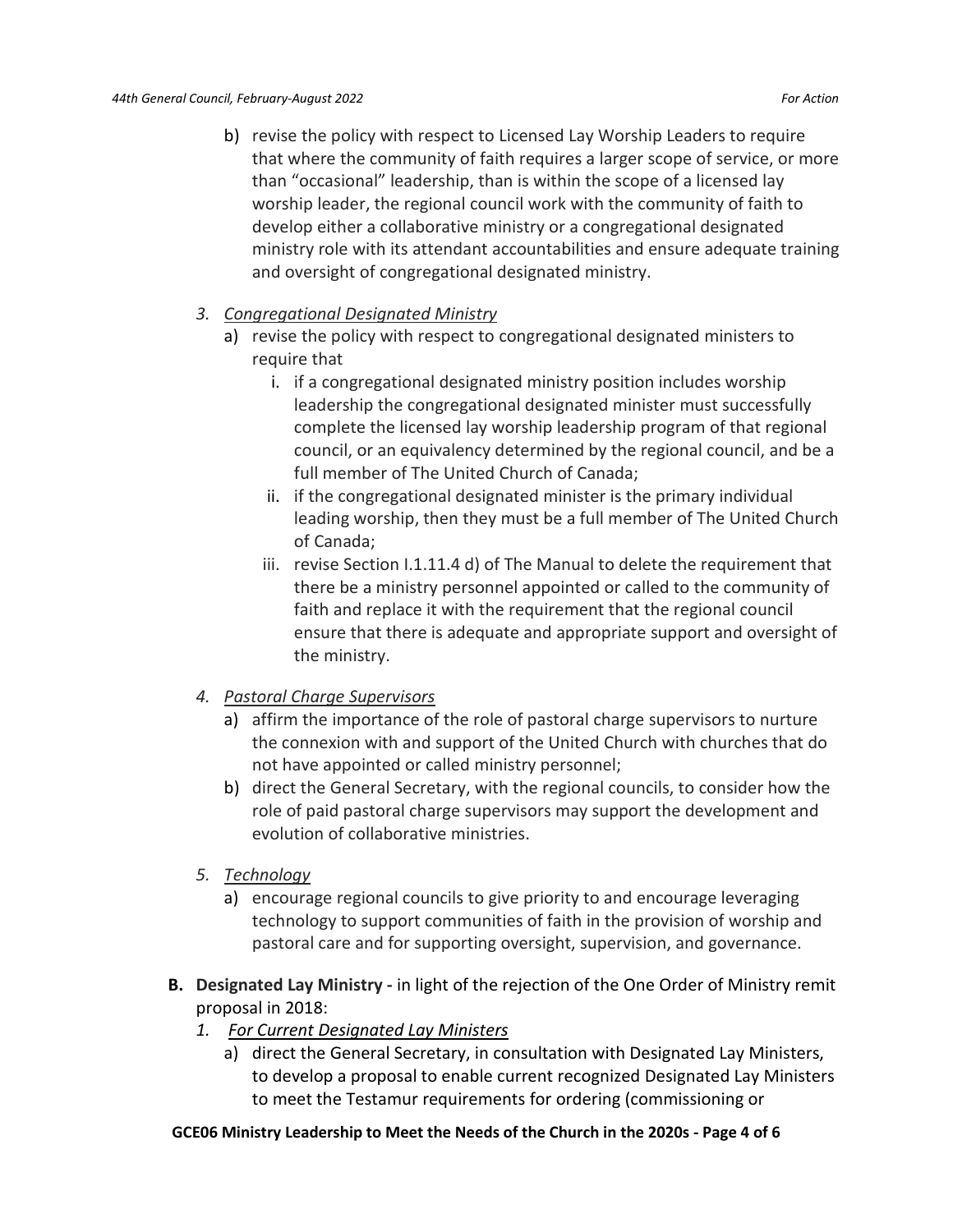ordination). Such a proposal will recognize the lifelong vocational call of many current designated lay ministers; honour and value their many years of service to the church; and credit their theological education and formation for ministry. These criteria should form the basis for any prior learning assessment that may form part of such a proposal. Such a proposal should also take into account that there may be current recognized Designated Lay Ministers who already meet the criteria for Testamur and qualify for immediate transition into ordered ministry; and

- b) direct the General Secretary to consider recognition of status of Designated Lay Ministers who are retired.
- *2. For Future Designated Lay Ministers*
	- a) limit designated lay ministry to that which was conceived by the  $37<sup>th</sup>$  General Council;
	- b) refocus the designated lay ministry program to reflect the specific original focus;
	- c) refocus designated lay ministry as a lay practice of ministry specifically on localized and time-specific appointment within their community of faith, or the current community of faith appointment;
	- d) articulate the distinction between those called to ministry in the community of faith or pastoral charge where their membership resides and those called to life-long denominational vocational ministry;
	- e) encourage the Board of Vocation and candidacy boards to direct people discerning a call to life-long church-wide ministry towards ordered ministry preparation and formation;
	- f) the church stop "using" designated lay ministers as if they are ordered ministers with privilege of call, lifetime service throughout the church and recognition in retirement while at the same time restricting them to appointment, providing no status between appointments or in retirement, and paying them less;
	- g) in consideration of the localized character of the practice of designated lay ministry, request that regional councils not approve appointments of designated lay ministers to communities of faith that are not the home communities, or current site of appointment, of the designated lay minister.

# **5. For the body transmitting this proposal to the General Council:**

The United Church—through its faith statements, practices, and policies—has made theological affirmations about the paid, accountable ministry that is carried out in and for the service of the Church:

- God calls individuals to ministries of Word, Sacrament, Education, Service, and Pastoral Care.
- Call has both an inner dimension (the individual must believe themselves called to such a ministry by God) and an external dimension (others must see in the individual the gifts

#### **GCE06 Ministry Leadership to Meet the Needs of the Church in the 2020s - Page 5 of 6**